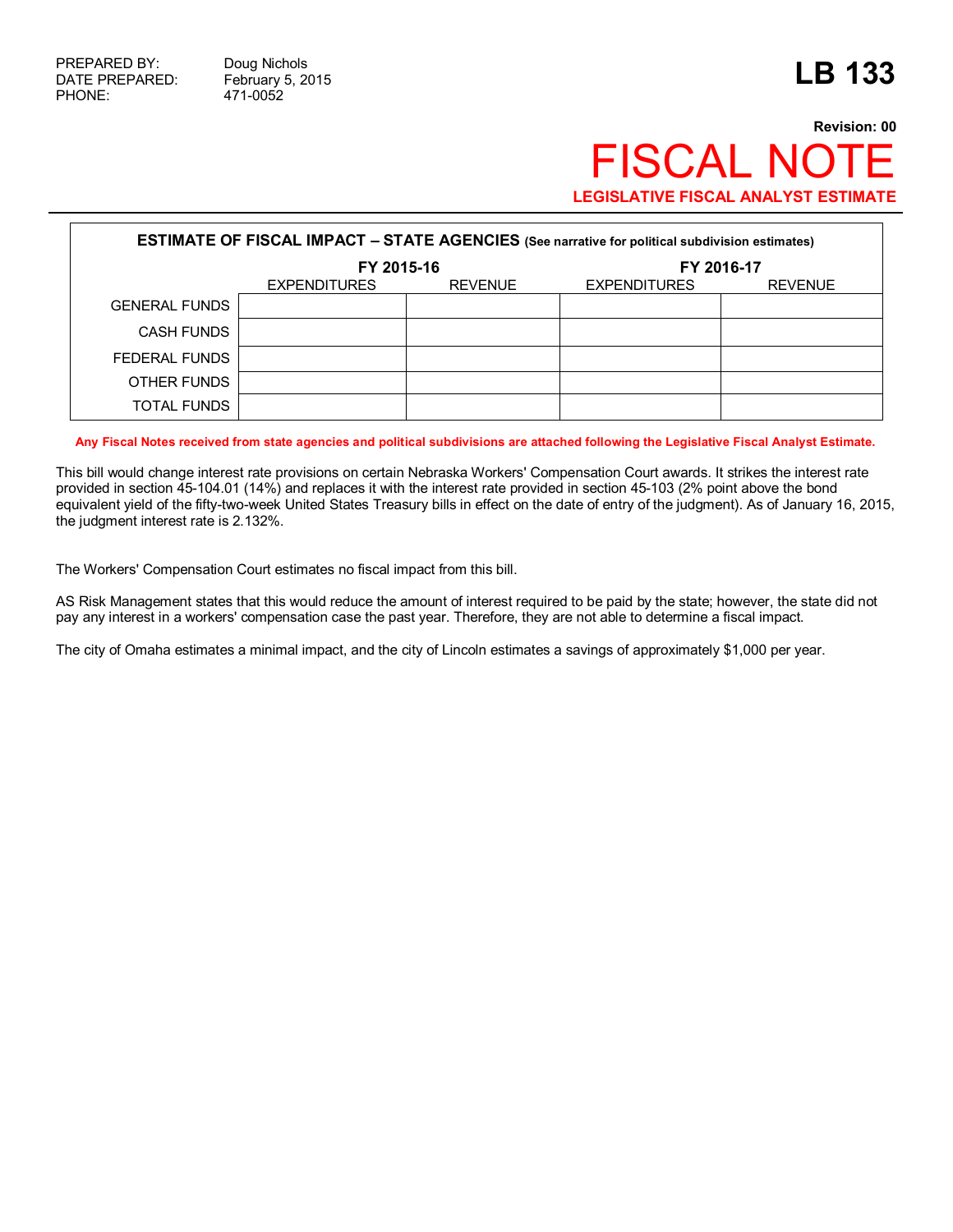**Travel**……………………………………….. **Capital outlay**…………………...………….. **Aid**…………………………………………... **Capital improvements**……………………...  **TOTAL**……………………………….....

| 133<br>LB <sup>(1)</sup>                                                      |                     |                             |                                                                   | <b>FISCAL NOTE</b>  |  |  |
|-------------------------------------------------------------------------------|---------------------|-----------------------------|-------------------------------------------------------------------|---------------------|--|--|
| State Agency OR Political Subdivision Name: (2)                               |                     |                             | Nebraska Workers' Compensation Court                              |                     |  |  |
| Prepared by: (3)<br>Glenn Morton                                              |                     | Date Prepared: (4) 01/12/15 | Phone: (5)                                                        | 402-471-3602        |  |  |
|                                                                               |                     |                             | <b>ESTIMATE PROVIDED BY STATE AGENCY OR POLITICAL SUBDIVISION</b> |                     |  |  |
|                                                                               | FY 2015-16          |                             | FY 2016-17                                                        |                     |  |  |
|                                                                               | <b>EXPENDITURES</b> | <b>REVENUE</b>              | <b>EXPENDITURES</b>                                               | <b>REVENUE</b>      |  |  |
| <b>GENERAL FUNDS</b>                                                          |                     |                             |                                                                   |                     |  |  |
| <b>CASH FUNDS</b>                                                             |                     |                             |                                                                   |                     |  |  |
| <b>FEDERAL FUNDS</b>                                                          |                     |                             |                                                                   |                     |  |  |
| <b>OTHER FUNDS</b>                                                            |                     |                             |                                                                   |                     |  |  |
| <b>TOTAL FUNDS</b>                                                            |                     |                             |                                                                   |                     |  |  |
| <b>Explanation of Estimate:</b>                                               |                     |                             |                                                                   |                     |  |  |
| No fiscal impact                                                              |                     |                             |                                                                   |                     |  |  |
|                                                                               |                     |                             |                                                                   |                     |  |  |
|                                                                               |                     |                             |                                                                   |                     |  |  |
| <b>BREAKDOWN BY MAJOR OBJECTS OF EXPENDITURE</b><br><b>Personal Services:</b> |                     |                             |                                                                   |                     |  |  |
|                                                                               |                     | <b>NUMBER OF POSITIONS</b>  | 2015-16                                                           | 2016-17             |  |  |
| <b>POSITION TITLE</b>                                                         |                     | $15 - 16$<br>$16 - 17$      | <b>EXPENDITURES</b>                                               | <b>EXPENDITURES</b> |  |  |
|                                                                               |                     |                             |                                                                   |                     |  |  |
|                                                                               |                     |                             |                                                                   |                     |  |  |
|                                                                               |                     |                             |                                                                   |                     |  |  |
|                                                                               |                     |                             |                                                                   |                     |  |  |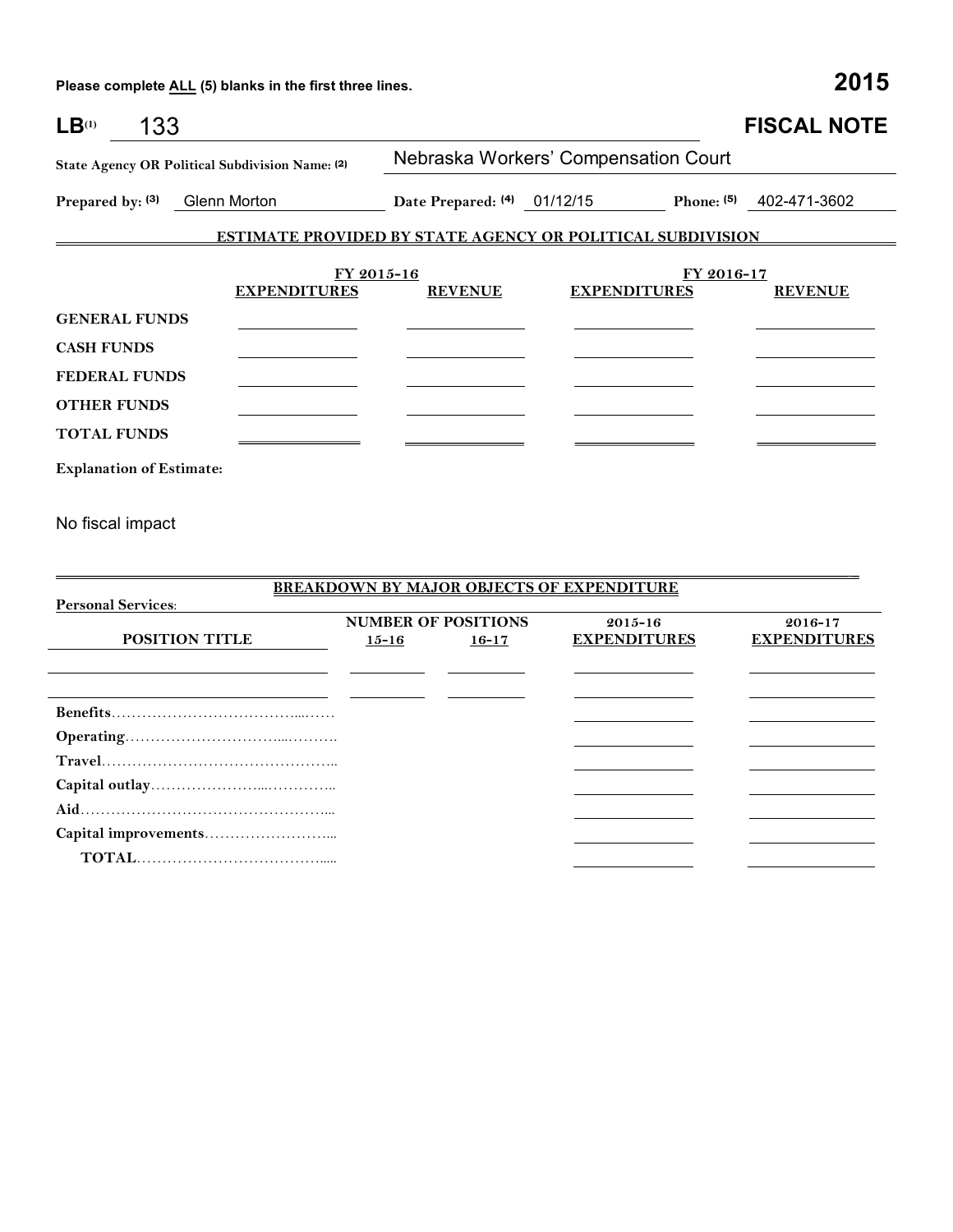| LB <sup>(1)</sup> | 133                  |                                                                   |                                           |                                                             |            | <b>FISCAL</b><br><b>NOTE</b> |  |  |
|-------------------|----------------------|-------------------------------------------------------------------|-------------------------------------------|-------------------------------------------------------------|------------|------------------------------|--|--|
|                   |                      | State Agency OR Political Subdivision Name: (2)                   | Administrative Services - Risk Management |                                                             |            |                              |  |  |
|                   | Prepared by: (3)     | Shannon Anderson                                                  |                                           | Date Prepared: (4) January 13, 2015 Phone: (5) 402-471-4436 |            |                              |  |  |
|                   |                      | <b>ESTIMATE PROVIDED BY STATE AGENCY OR POLITICAL SUBDIVISION</b> |                                           |                                                             |            |                              |  |  |
|                   |                      | FY 2015-16                                                        |                                           |                                                             | FY 2016-17 |                              |  |  |
|                   |                      | <b>EXPENDITURES</b>                                               | <b>REVENUE</b>                            | <b>EXPENDITURES</b>                                         |            | <b>REVENUE</b>               |  |  |
|                   | <b>GENERAL FUNDS</b> |                                                                   |                                           |                                                             |            |                              |  |  |
| <b>CASH FUNDS</b> |                      |                                                                   |                                           |                                                             |            |                              |  |  |
|                   | <b>FEDERAL FUNDS</b> |                                                                   |                                           |                                                             |            |                              |  |  |
|                   | <b>OTHER FUNDS</b>   |                                                                   |                                           |                                                             |            |                              |  |  |
|                   | <b>TOTAL FUNDS</b>   |                                                                   | 0                                         | 0                                                           |            |                              |  |  |

## **Explanation of Estimate:**

LB133 would require that when an attorney fee is allowed with regard to workers compensation payments there shall be further assessed against the employer, an amount of interest on the final award obtained, computed from the date compensation was payable, as provided in section 48-119, until the date payment is made by the employer, at a rate equal to the rate of interest as provided in section 45-103.

The current law provides that the rate is computed at 14%. LB133 would fix the interest at a rate equal to two percentage points above the bond investment yield as published by the Secretary of the Treasury of the United States and distributed by the State Court Administrator.

While presumably LB133 would reduce the amount of interest required, the State of Nebraska was not ordered to pay interest in a workers compensation case this past year.

\_\_\_\_\_\_\_\_\_\_\_\_\_\_\_\_\_\_\_\_\_\_\_\_\_\_\_\_\_\_\_\_\_\_\_\_\_\_\_\_\_\_\_\_\_\_\_\_\_\_\_\_\_\_\_\_\_\_\_\_\_\_\_\_\_\_\_\_\_\_\_\_\_\_\_\_\_\_\_\_\_\_\_\_\_\_\_\_\_\_\_\_\_\_\_\_\_\_\_\_\_\_ \_\_\_

Therefore, we are not able to determine a fiscal impact to Administrative Services.

| <b>BREAKDOWN BY MAJOR OBJECTS OF EXPENDITURE</b> |           |                                         |                                    |                                |  |  |  |
|--------------------------------------------------|-----------|-----------------------------------------|------------------------------------|--------------------------------|--|--|--|
| <b>Personal Services:</b>                        |           |                                         |                                    |                                |  |  |  |
| <b>POSITION TITLE</b>                            | $15 - 16$ | <b>NUMBER OF POSITIONS</b><br>$16 - 17$ | $2015 - 16$<br><b>EXPENDITURES</b> | 2016-17<br><b>EXPENDITURES</b> |  |  |  |
|                                                  |           |                                         |                                    |                                |  |  |  |
|                                                  |           |                                         |                                    |                                |  |  |  |
|                                                  |           |                                         |                                    |                                |  |  |  |
|                                                  |           |                                         |                                    |                                |  |  |  |
|                                                  |           |                                         |                                    |                                |  |  |  |
|                                                  |           |                                         |                                    |                                |  |  |  |
|                                                  |           |                                         |                                    |                                |  |  |  |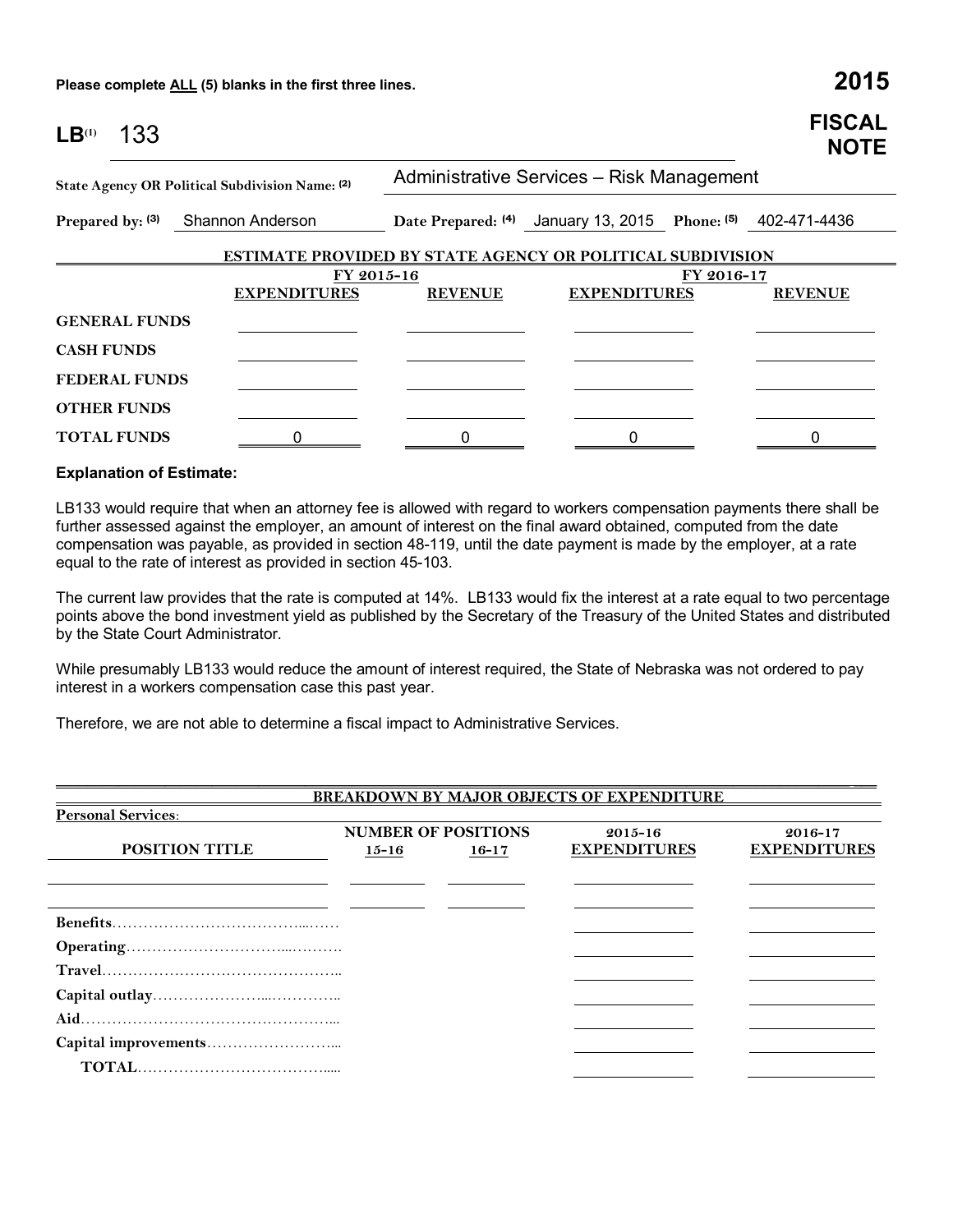| $LB^{(1)}$<br>133                               |                                                                   |                                          |                     |            | <b>FISCAL NOTE</b>        |
|-------------------------------------------------|-------------------------------------------------------------------|------------------------------------------|---------------------|------------|---------------------------|
| State Agency OR Political Subdivision Name: (2) |                                                                   | City of Omaha                            |                     |            |                           |
| Prepared by: (3) Sheri Larsen                   |                                                                   | Date Prepared: <sup>(4)</sup> 01/23/2015 |                     |            | Phone: $(5)$ 402-444-5477 |
|                                                 | <b>ESTIMATE PROVIDED BY STATE AGENCY OR POLITICAL SUBDIVISION</b> |                                          |                     |            |                           |
|                                                 | FY 2015-16<br><b>EXPENDITURES</b>                                 | <b>REVENUE</b>                           | <b>EXPENDITURES</b> | FY 2016-17 | <b>REVENUE</b>            |
| <b>GENERAL FUNDS</b>                            |                                                                   |                                          |                     |            |                           |
| <b>CASH FUNDS</b>                               |                                                                   |                                          |                     |            |                           |
| <b>FEDERAL FUNDS</b>                            |                                                                   |                                          |                     |            |                           |
| <b>OTHER FUNDS</b>                              |                                                                   |                                          |                     |            |                           |
| <b>TOTAL FUNDS</b>                              |                                                                   |                                          |                     |            |                           |

**Explanation of Estimate:**

The financial impact of LB 133 on the City of Omaha would be minimal. There could be no impact on the City if all awards are paid timely and no attorney fees are imposed but there is the potential as written to reduce the amount the City is required to pay on some Worker's Compensation awards. The amount would be minimal and is difficult to determine.

|                           |           |                                         | <b>BREAKDOWN BY MAJOR OBJECTS OF EXPENDITURE</b> |                                |
|---------------------------|-----------|-----------------------------------------|--------------------------------------------------|--------------------------------|
| <b>Personal Services:</b> |           |                                         |                                                  |                                |
| <b>POSITION TITLE</b>     | $15 - 16$ | <b>NUMBER OF POSITIONS</b><br>$16 - 17$ | $2015 - 16$<br><b>EXPENDITURES</b>               | 2016-17<br><b>EXPENDITURES</b> |
|                           |           |                                         |                                                  |                                |
|                           |           |                                         |                                                  |                                |
|                           |           |                                         |                                                  |                                |
|                           |           |                                         |                                                  |                                |
|                           |           |                                         |                                                  |                                |
|                           |           |                                         |                                                  |                                |
|                           |           |                                         |                                                  |                                |
|                           |           |                                         |                                                  |                                |